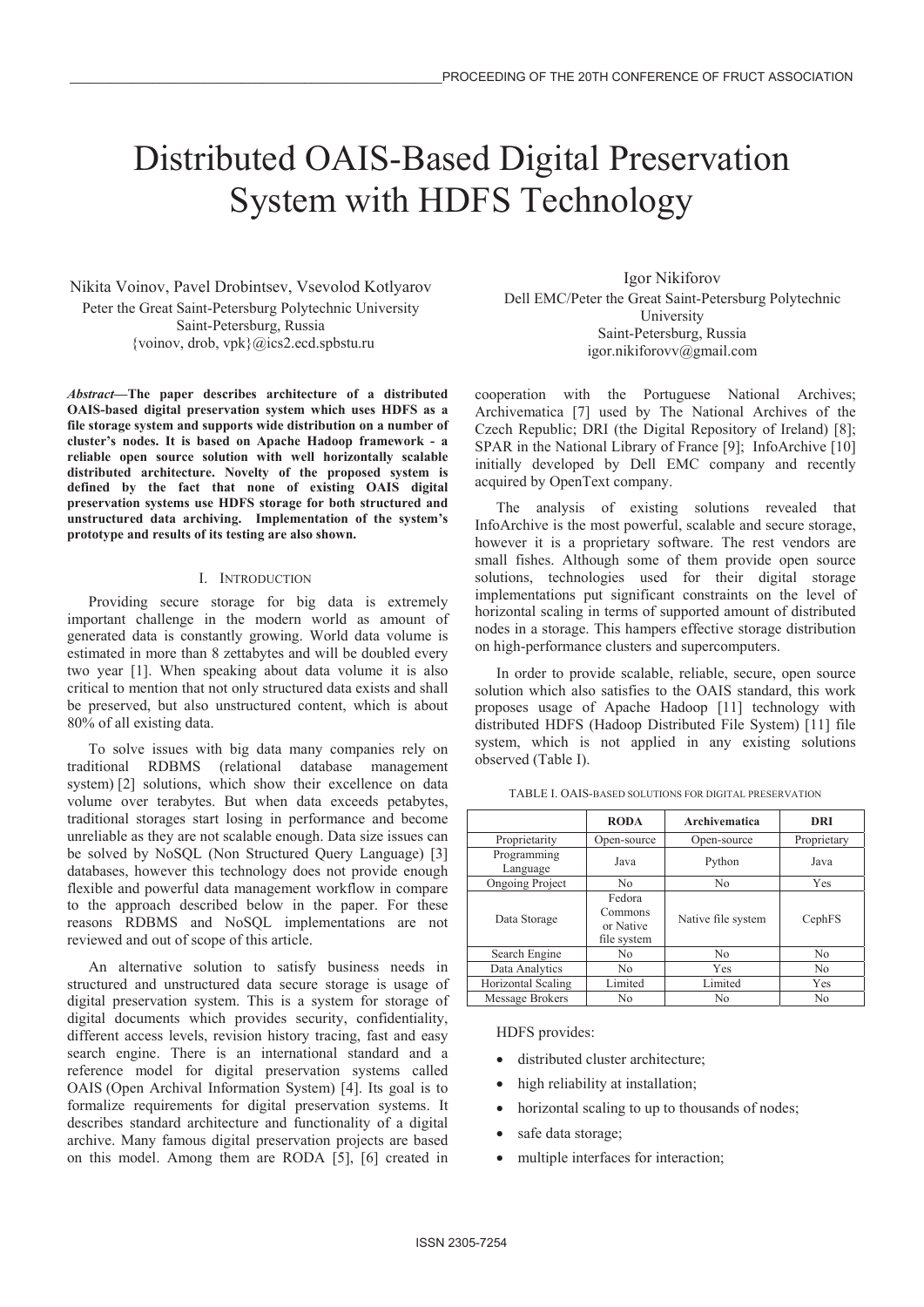- multilevel API;
- $\bullet$  dynamic configuration.

Presently HDFS is likely to be the best solution for secure and distributed data storage for both structured and unstructured content [12-14].

The goal of this work is to present an implementation of a digital preservation system prototype based on the OAIS model and HDFS storage for full support of horizontal scaling, fast search, secure data receipt and storage.

# II. OPEN ARCHIVAL INFORMATION SYSTEM

The OAIS is an international standard of digital preservation. It describes standard architecture and functionality of a digital archive. On different stages of data lifecycle the OAIS introduces the following artifacts: data submitted into the archive (SIP - Submission Information Package [4]), archived data (AIP - Archival Information Package [4]), disseminated data (DIP - Dissemination Information Package [4]).

Functional model of the OAIS is represented in Fig. 1:



Fig. 1. OAIS functional entities [4]

The roles listed below are considered to be external regarding to the OAIS:

- Producer sources of the archive gathering and their informational systems which produce data and transfer data for preservation;
- Consumer people or systems interacting with archive services to find and obtain archived data; according to the standard there is a specific user group called "designated community" - a group of users who shall be able to understand archived data;
- Management of the organization (host of the archive) who defines the archive strategy, aims and tasks.

Described below are the main modules of the OAIS internal architecture.

## *A. The Ingest functional entity*

This entity provides the services and functions to accept

SIPs from Producers (or from internal elements under Administration control) and prepare the contents for storage and management within the archive [4]. Ingest functions include:

- receiving SIPs;
- performing quality assurance on SIPs;
- generating an AIP which complies with the archive's data formatting and documentation standards;
- x extracting descriptive information from the AIPs for inclusion in the archive database;
- coordinating updates to Archival Storage and Data Management.

## *B. The Archival Storage functional entity*

Provides the services and functions for the storage, maintenance and retrieval of AIPs [4]. Archival Storage functions include:

- receiving AIPs from Ingest and adding them to permanent storage;
- managing the storage hierarchy;
- x refreshing the media on which archive holdings are stored;
- performing routine and special error checking;
- providing disaster recovery capabilities, and providing AIPs to Access to fulfill orders.

### *C. The Data Management functional entity*

It provides the services and functions for populating, maintaining, and accessing both descriptive information which identifies and documents archive holdings and administrative data used to manage the archive [4]. Data Management functions include:

- administering the archive database functions (maintaining schema and view definitions, and referential integrity);
- performing database updates (loading new descriptive information or archive administrative data);
- x performing queries on the data management data to generate query responses and producing reports from these query responses.

#### *D. The Administration functional entity*

Provides the services and functions for the overall operation of the archive system [4]. Administration functions include:

- soliciting and negotiating submission agreements with Producers;
- auditing submissions to ensure that they meet archive standards;
- maintaining configuration management of system hardware and software.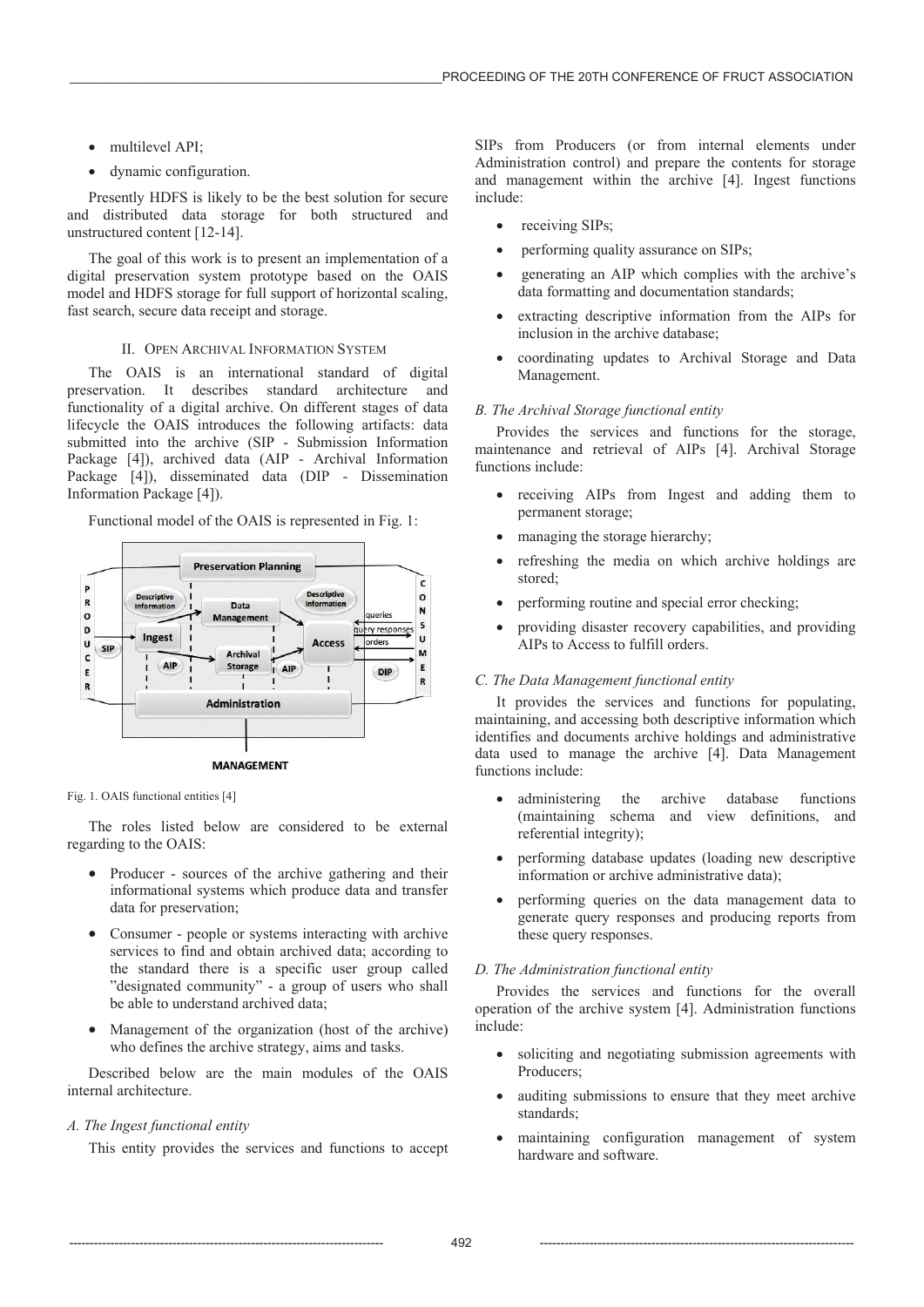It also provides system engineering functions to monitor and improve archive operations, and to inventory, report on, and migrate/update the contents of the archive. It is also responsible for establishing and maintaining archive standards and policies, providing customer support, and activating stored requests [4].

# *E. The Preservation Planning functional entity*

This entity provides the services and functions for monitoring the environment of the OAIS, providing recommendations and preservation plans to ensure that the information stored in the OAIS remains accessible to, and understandable by, the designated community over the long term, even if the original computing environment becomes obsolete [4]. Preservation Planning functions include:

- evaluating the contents of the archive and periodically recommending archival information updates;
- recommending the migration of current archive holding;
- developing recommendations for archive standards and policies;
- providing periodic risk analysis reports;
- monitoring changes in the technology environment and in the designated community's service requirements and knowledge base.

Preservation Planning also designs information package templates and provides design assistance and review to specialize these templates into SIPs and AIPs for specific submissions. Preservation Planning also develops detailed migration plans, software prototypes and test plans to enable implementation of Administration migration goals [4].

## *F. The Access functional entity*

It provides the services and functions that support Consumers in determining the existence, description, location and availability of information stored in the OAIS, and allowing Consumers to request and receive information products [4]. Access functions include:

- communicating with Consumers to receive requests;
- applying controls to limit access to specially protected information;
- coordinating the execution of requests to successful completion;
- generating responses (DIP, query responses, reports) and delivering the responses to Consumers.

# III. CONCEPTUAL APPROACH TO THE ARCHITECTURE OF THE DIGITAL PRESERVATION SYSTEM

It is supposed in this work that the main feature of the digital preservation system being developed is that it shall be distributed. This means that it shall support simultaneous execution on specified number of cluster's nodes. Interaction and synchronization between the nodes shall be supported as well. The system shall support horizontal scaling to handle extra storage equipment (hardware-software unit which can be connected to the cluster) when there is no free space left in the data storage. In case of increased server load because of high intensity of input data flow, a new server can be added to distribute load between different nodes and make overall working process more balanced.

Horizontal scaling in the system is provided by automated configuration of distributed storage with configuration files.

The prototype supports secure storage of stored data. Stored packages have several access levels. A user with insufficient rights cannot get access to the data. Data access rights are implemented by Kerberos authentication system [15].

Data replication is proposed to increase fault tolerance. By that the system keeps operating even if some node is damaged. Data replication is performed on the storage level and the system can configure replication coefficient which specifies number of nodes to locate each unit. By default replication coefficient supported by HDFS equals 3.

Errors and data loss shall be eliminated during data transmission. Message brokers are proposed to do that. They provide required level of security and integrity during data transmission. Packages received at the preservation system input pass through message broker. Thus, horizontal scaling with increased input data flow is achieved in general system's configuration.

The system shall also provide easy search among stored data. A search module is used in the prototype. A data package is indexed by the search engine after its validation in the archive module. Only structured text information from the package is being indexed. Search engine and stored indexes are distributed in the cluster as a cloud. Usage of search library and back index approach provide fast search through stored data. Search index shall be stored in distributed cluster system to keep support for good horizontal scaling.

Software components of the system are the core (the archive module), connectors and the client part (Fig. 2). Connector downloads data from some data source, creates packages from this data and passes them to the system's core entry. For testing purposes connectors obtained data from Twitter and Facebook social networks.

The core (the archive module) is responsible for package receipt, its indexing and writing into the storage (Fig. 2). The core also contains logging module and module for managing stored data.

Client interface is used to interact with data received by the system (Fig. 2). Searching servlet allows to input key words into special form and search for them through structured indexed data. Web interfaces are also supported to debug particular system components or download specific packages.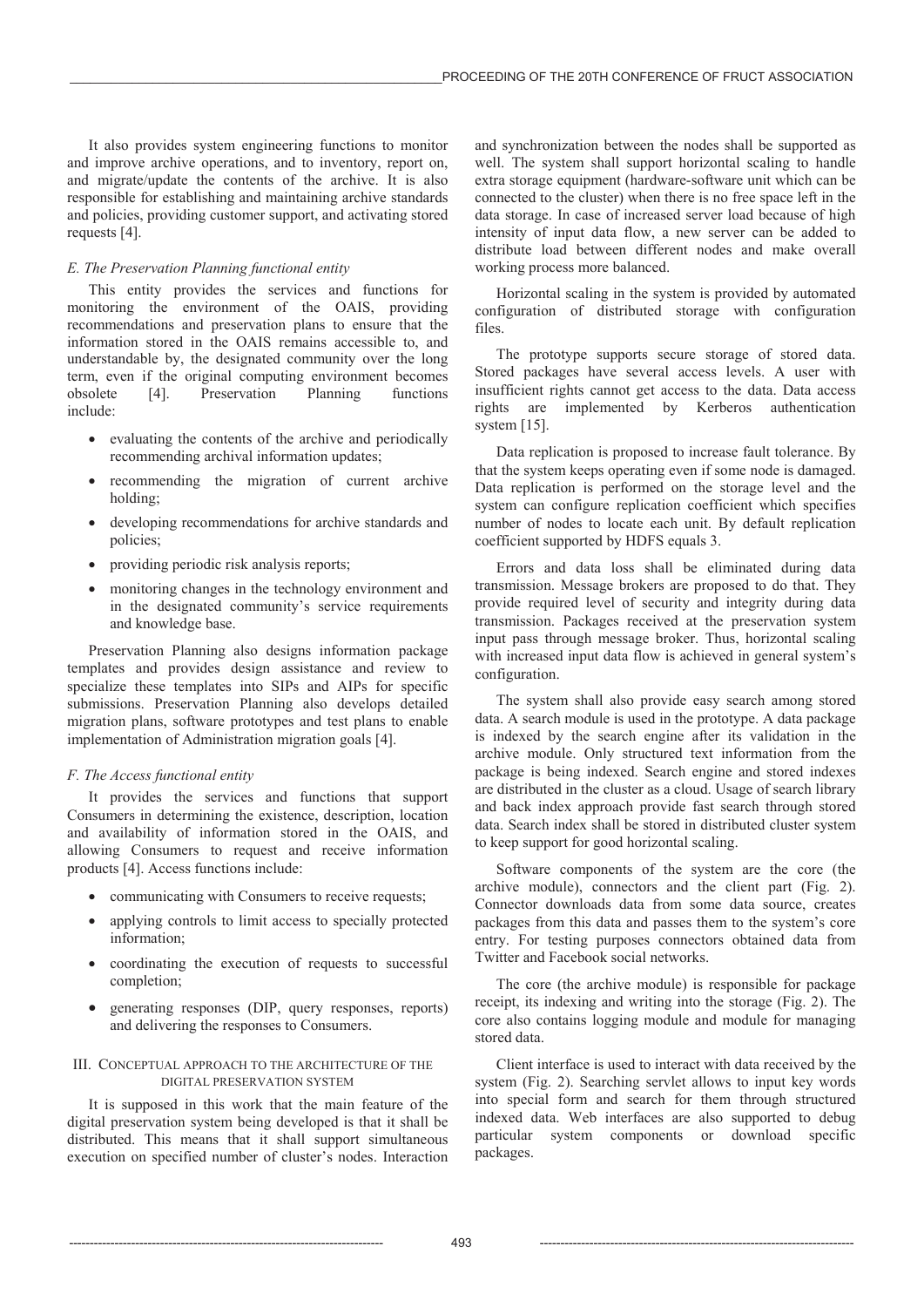

Fig. 2. Main components of the preservation system





Fig. 3. Distributed configuration of the preservation system

## *A. The Archive module*

The main part of the system is the archive module. Its main task is to download data packages into the preservation system. Its lifecycle can be divided into 3 steps: writing into the system; storing and administrating in the system; reading from the system.

Writing is performed as following. SIP constructed in accordance with the OAIS standard is sent to the archive module through message broker. Then this package moves into the unit where its construction is checked for correctness. In case of failed check the packed is rejected without writing in the storage and indexing by search engine, otherwise it is written and indexed.

Storing and administrating is performed during system execution. The archive module contains logging unit, reports generation unit and a unit for managing data in the storage. Logging is required to trace system state and possible errors during execution. Reports generation provides convenient interface for providing compact information about all data in the storage. Managing data in the storage provides storing and removal specific packages depending on metadata contained inside them.

Reading from the system is possible whether by searching through structured information in the packages using searching servlet or by extracting whole packages from the system using special web UI interface.

#### *B. Data storage file system*

To provide high quality infrastructure of data storage modern cloud storages shall provide the following features:

• high reliability;

- constant data availability;
- fast access with minimal delays;
- low cost;
- additional features: clone, snapshots, etc.

Neither RAID storages nor data storage systems can provide all these features simultaneously. As a result, software-defined storage is getting a very popular approach in data storage industry.

High reliability and calculation speed are the most important criteria when selecting a file system for a preservation system. This can be achieved by replication, i.e. multiple copies of data blocks and their distribution among cluster's nodes. Data load shall be distributed among several machines. Files in the file system shall be written only once and arbitrary modifications shall not be allowed. To read and write files a specific interface for interaction with file system shall be used. Data security support shall also be provided to avoid unauthorized access to confidential information.

#### *C. Search engine*

Automatic indexing of structured data and interface for convenient search among indexed data are required for the preservation system. Search engine shall also provide the following features:

- full text search;
- highlighting search results;
- integration with data bases;
- language for requests with support of structured search on the same level as text search;
- support of multiple formats over HTTP including JSON, XML, CSV and libraries for other programming languages;
- web-interface for administration;
- replication to increase request processing speed;
- search through data distributed over multiple nodes;
- dynamic clustering of search results;
- caching requests, filters and documents.

#### *D. Message broker*

Message broker is typically a set of applications each of which performs processing of a particular step within message exchange: receive a message, put a message on a queue and transfer a message to the process responsible for execution.

Message broker is an intermediate level between different services. It significantly reduces the time on a message transfer as the time consuming tasks are distributed among working processes intended exactly for these particular tasks. Message broker provides secure channel for message transfer between applications.

Message broker in preservation system shall guarantee stability and scaling of the queue as it is the key node of the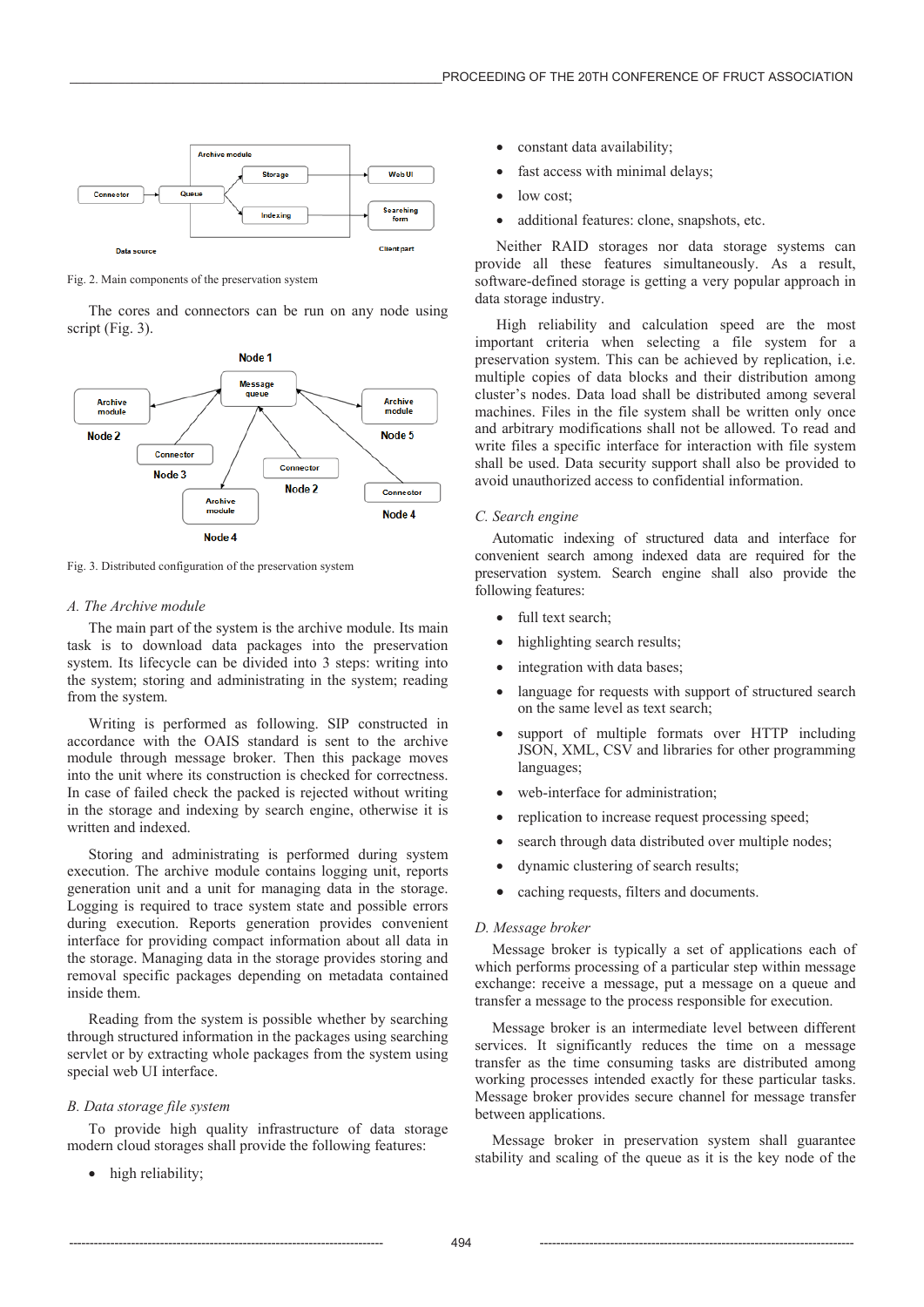whole system. It shall also be open source and implement AMQP protocol [16] which provides libraries for all main programming languages and platforms. Also required are high speed of service, security of transferred data and support of horizontal scaling for cluster architecture. Message broker shall effectively distribute data load among clients in automatic mode as well.

## IV. IMPLEMENTED PROTOTYPE OF THE PRESERVATION SYSTEM

The prototype was implemented on a cluster with 6 nodes, where each node is a virtual machine (Fig. 4). VMware vSphere [17] infrastructure was used for this architecture. Each node runs Ubuntu 14.04 operating system.



Fig. 4. Software distribution among cluster's nodes

The cluster contains installation of Apache Hadoop distributive from Cloudera company – CDH. The first node is the NameNode, other 5 nodes are DataNode.

RabbitMQ [18] is used in the system as a message broker to transfer generated SIPs to the archive module. It is installed on the first two cluster's nodes. RabbitMQ implements data exchange between system's components. Horizontal scaling is also supported for cluster architecture.

Apache Solr [19] is used as a search engine through archive packages as it is one of the most popular search toolsets. Solr provides distributed search and replication and supports scaling. Solr is deployed on all 6 nodes. Communication between the nodes is provided by Apache Zookeeper [20] server which is installed on the first cluster's node.



Fig. 5. Interaction between modules of the preservation system

Control script starts and stops the connectors and the cores of the preservation system in the cloud (Fig. 5). When connectors start execution, data packages generated by them are transferred to the message broker located on the nodes one and two. The system receives these packages from queues, loads them into the storage and indexes their contents.

#### *A. Implementation of the archive module*

Prior to data load in the archive module data packages shall be generated. For this purpose two connectors to Facebook and Twitter social networks were implemented (Fig. 6). The main task of the connectors is downloading data both structured and unstructured and preparing SIPs of specified format and size based on this data.



Fig. 6. Scheme of the connector

SIPs appear in the system through message broker. Correctness of the input data is checked in Ingest module (Fig. 7). Then a package is written into HDFS or rejected in case of some errors. All structured information passing through the archive module is indexed by search engine.



Fig. 7. Scheme of the archive module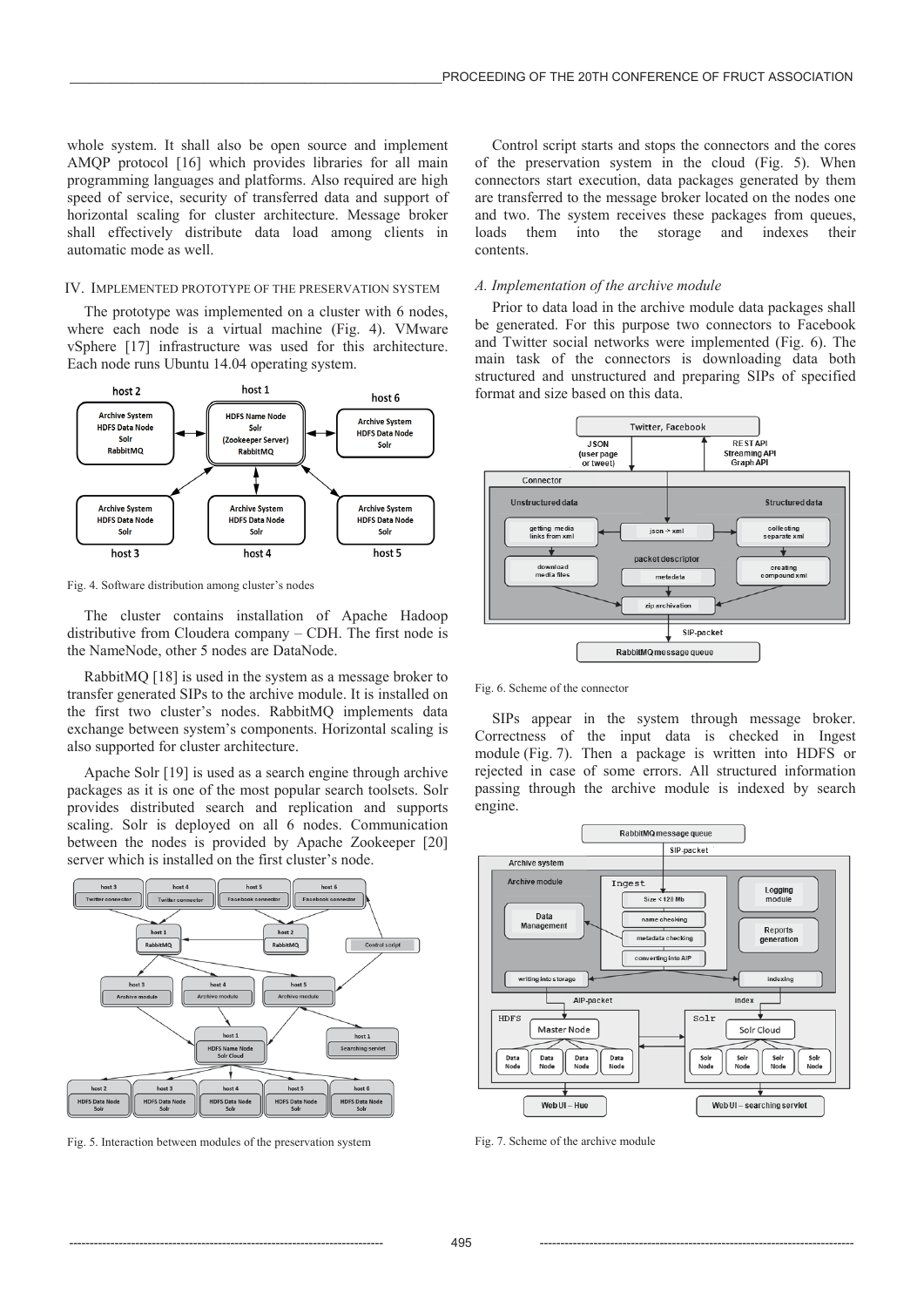Logging and Data Management modules are also involved in the system execution. Also supported is generation of reports based on information within the system.

Client part is represented as Web UI interfaces. Hue allows viewing the storage contents. While searching servlet performs searching through the indexed packages contained in HDFS. It is also possible to view the contents of a particular file.

# *B. HDFS storage*

HDFS is a file system intended to store files of large size which are distributed by blocks among cluster's nodes. All blocks in HDFS (except the last block of a file) have one size and each block can be located on several nodes. The block size and its replication coefficient are defined in file settings. Replication ensures fault tolerance of the whole system to failures of separate nodes. Each file can be written into HDFS only once while input into the file can be performed by only single process at one time. Files organization within the name space is traditionally hierarchical: there is a root folder, subfolders and each folder can contain files and other folders.

Deploying instance of HDFS is supposed to have one name node, which stores metadata of a file system and information about blocks distribution, and a set of data nodes, which store all files blocks. Name node is responsible for processing operations on the level of files and folders: files opening and closing, folders manipulating. Data nodes process operations of data reading and writing. Name node and data nodes are supplied by web-servers to display current node state and to observe the contents of the file system. Administrating functions are available via command line interface.

## *C. Solr search library*

Solr is an open source platform for full text search based on Apache Lucene project [21]. Except full text search it also provides highlighting search results, dynamic clustering, integration with data bases, processing documents of complex formats (Word, PDF). Solr is highly scalable due to support of distributed search and replication.

Solr is written in Java and launched as a separate webapplication of full text search. It uses Lucene as a basis for searching and indexing. It contains HTTP/XML and JSON API which makes possible to use Solr with almost all popular programming languages. It also supports flexible setup and connection with external modules.

# *D. RabbitMQ as a messaging broker*

RabbitMQ is open source message broker software (sometimes called message-oriented middleware) that implements the Advanced Message Queuing Protocol (AMQP). The RabbitMQ server is written in the Erlang programming language and is built on the Open Telecom Platform (OTP) framework for clustering and failover. Client libraries to interface with the broker are available for all major programming languages (Java, .NET, Perl, Python, Ruby, PHP, etc.) RabbitMQ is produced under Mozilla Public License. It supports horizontal scaling for deploying cluster architecture.

One of the main reasons to use RabbitMQ is its implementation over Erlang/OTP platform which guarantees stability and scaling of the queue as the key node of the whole system. Another reason is publicity of Mozilla Public License and AMQP with libraries available for all programming languages and platforms including Node.js

## V. RESULTS

Developed prototype of the system has successfully passed all testing stages.

Module testing revealed that all program components are working properly: connectors can download data and create data packages while the archive module can write packages into the storage.

Integration testing was conducted to check connection between the modules. All components including message queue were run and their communication was observed. A set of data packages was successfully transferred from connectors to the archive module via message queue.

Functional testing checked miscellaneous use cases of the system execution. Components were run on different nodes, 100 data packages of 50 Mb each were generated and many search requests were run via searching servlet.

During load testing connectors and archive modules were run on different nodes and the time spent on single package writing into the storage was measured.

Consider a test case when 600 packages of 50 Mb each shall be generated and each cluster node runs one connector and one archive module. Results of this test case are shown in Table II.

| $N_{nodes}$ | $P_{node}$ | node  |        | T <sub>2</sub> | $T_{sum}$ | $\mathbf{U}_{\text{node}}$ | $\mathbf{U}_{\text{sum}}$ |
|-------------|------------|-------|--------|----------------|-----------|----------------------------|---------------------------|
|             | 600        | 30000 | 244.86 | 5.69           | 250.55    | 119.74                     | 119.74                    |
|             | 300        | 15000 | 122.43 | 4.51           | 126.94    | 118,17                     | 236.33                    |
|             | 200        | 10000 | 81,62  | 3,83           | 85,45     | 117.03                     | 351,08                    |
|             | 150        | 7500  | 61.22  | 3.42           | 64,64     | 116,04                     | 464,14                    |
|             | 120        | 6000  | 48.97  | 2,78           | 51,75     | 115.94                     | 579,69                    |
| O           | 100        | 5000  | 40,81  | 2,36           | 43,17     | 115,82                     | 694,93                    |

TABLE II. SYSTEM LOAD DEPENDING ON NUMBER OF NODES IN USE

#### Where:

- $\bullet$  N<sub>nodes</sub> number of cluster nodes in use;
- $\bullet$  P<sub>node</sub> number of packages which shall be downloaded on one node; the load is distributed evenly and equals  $P_{node}=600/N_{nodes}$ ;
- $V_{node}$  (in Mb) average size of data loaded on one node; calculated as  $V_{node} = P_{node} * 50$ ;
- $T_1$  (in minutes) overall time on loading data and preparing packages on one node;
- $T_2$  (in minutes) overall time on verification, writing packages into file system and their indexing on one node;
- $T<sub>sum</sub>$  (in minutes) overall time on constructing all packages on one node;  $T_{\text{sum}} = T_1 + T_2$ ;